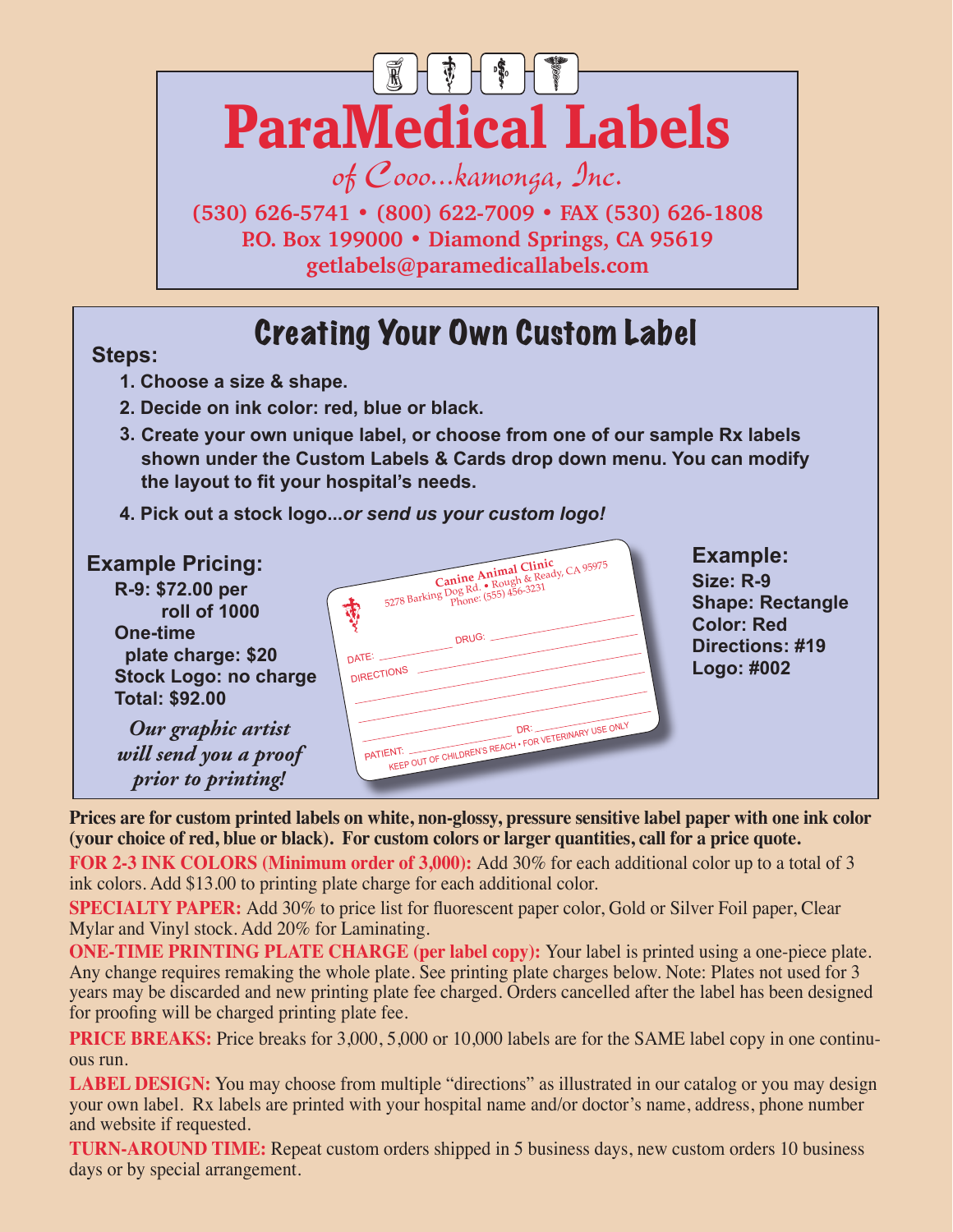## CUSTOM PRINTED PRICE LIST

| <b>RECTANGLES</b>         | <b>SIZE</b><br>(inches)                          |                                                | <b>PER</b><br>1,000   |                         | <b>PER</b><br>3,000   |                                      | <b>PER</b><br>5,000  |                                      | <b>PER</b><br>10,000 |                                        | <b>Printing Plate</b><br>Charge | <b>Printing Plate</b><br>w/Custom Logo            |
|---------------------------|--------------------------------------------------|------------------------------------------------|-----------------------|-------------------------|-----------------------|--------------------------------------|----------------------|--------------------------------------|----------------------|----------------------------------------|---------------------------------|---------------------------------------------------|
| $R-1$                     | $11/2$ " x $3/8$ "                               |                                                |                       | \$42.00                 |                       | $$39.00/k = $117.00$                 |                      | $$32.00/k = $160.00$                 |                      | $$26.00/k = $260.00$                   | \$15.00                         | \$31.00                                           |
| $R-2$                     | $13/4$ " x $7/8$ "                               | \$49.00                                        |                       |                         |                       | $$44.00/k = $132.00$                 |                      | $$39.00/k = $195.00$                 |                      | $$30.00/k = $300.00$                   | \$15.00                         | \$31.00                                           |
| $R-3$                     | $2^{1/2}$ " x $^{7/2}$ "                         |                                                |                       | \$55.00                 |                       | $$48.00/k = $144.00$                 |                      | $$42.00/k = $210.00$                 |                      | $$30.00/k = $300.00$                   | \$15.00                         | \$31.00                                           |
| $R-4$                     | $3^{1/2}$ " x $3/4$ "                            |                                                | \$58.00               |                         |                       | $$54.00/k = $162.00$                 |                      | $$45.00/k = $225.00$                 |                      | $$36.00/k = $360.00$                   | \$15.00                         | \$31.00                                           |
| $R-5$                     | $3''$ x 1"                                       |                                                |                       | \$63.00                 |                       | $$56.00/k = $168.00$                 |                      | $$48.00/k = $240.00$                 |                      | $$39.00/k = $390.00$                   | \$15.00                         | \$31.00                                           |
| $R-6$                     |                                                  | $2''$ x $11/2''$                               |                       | \$62.00                 |                       | $$56.00/k = $168.00$                 |                      | $$48.00/k = $240.00$                 |                      | $$39.00/k = $390.00$                   | \$15.00                         | \$31.00                                           |
| $R-7$                     | $2^{1/2}$ x $1^{1/2}$                            |                                                | \$62.00               |                         | $$56.00/k = $168.00$  |                                      | $$48.00/k = $240.00$ |                                      | $$39.00/k = $390.00$ |                                        | \$15.00                         | \$31.00                                           |
| $R-8$                     | $2^{1/2}$ x $1^{1/2}$                            |                                                | \$68.00               |                         | $$60.00/k = $180.00$  |                                      | $$53.00/k = $265.00$ |                                      |                      | $$42.00/k = $420.00$                   | \$20.00                         | \$37.00                                           |
| $R-9$                     | $23/4$ " x $13/4$ "                              |                                                | \$72.00               |                         | $$67.00/k = $201.00$  |                                      | $$56.00/k = $280.00$ |                                      | $$44.00/k = $440.00$ |                                        | \$20.00                         | \$37.00                                           |
| $R-10$                    | $3'' \times 2''$                                 |                                                | \$82.00               |                         | $$73.00/k = $219.00$  |                                      | $$62.00/k = $310.00$ |                                      | $$49.00/k = $490.00$ |                                        | \$20.00                         | \$37.00                                           |
| $R-11$                    | $4" \times 2"$                                   |                                                | \$91.00               |                         | $$82.00/k = $246.00$  |                                      | $$69.00/k = $345.00$ |                                      |                      | $$55.00/k = $550.00$                   | \$26.00                         | \$42.00                                           |
| $R-12$                    | $4'' \times 2^{1/2}$                             |                                                | \$104.00              |                         | $$93.00/k = $279.00$  |                                      | $$79.00/k = $395.00$ |                                      |                      | $$62.00/k = $620.00$                   | \$26.00                         | \$42.00                                           |
| $R-15$                    | $5'' \times 3''$                                 |                                                | \$129.00              |                         | $$116.00/k = $348.00$ |                                      | $$98.00/k = $490.00$ |                                      | $$78.00/k = $780.00$ |                                        | \$31.00                         | \$48.00                                           |
| <b>SQUARES</b>            |                                                  |                                                |                       |                         |                       |                                      |                      |                                      |                      |                                        |                                 |                                                   |
| $S-2$                     | $4" \times 4"$                                   |                                                | \$131.00              |                         |                       | $$119.00/k = $357.00$                |                      | $$106.00/k = $530.00$                |                      | $$91.00/k = $910.00$                   | \$31.00                         | \$48.00                                           |
| <b>OVALS</b>              |                                                  |                                                |                       |                         |                       |                                      |                      |                                      |                      |                                        |                                 |                                                   |
| $O-1$                     | $11/4$ " x $3/4$ "                               |                                                | \$42.00               |                         | $$39.00/k = $117.00$  |                                      | $$32.00/k = $160.00$ |                                      |                      | $$26.00/k = $260.00$                   | \$15.00                         | \$31.00                                           |
| $O-3$                     | $11/2$ " x 1"                                    |                                                | \$49.00               |                         | $$44.00/k = $132.00$  |                                      | $$39.00/k = $195.00$ |                                      |                      | $$30.00/k = $300.00$                   | \$15.00                         | \$31.00                                           |
| <b>CIRCLE</b>             |                                                  |                                                |                       |                         |                       |                                      |                      |                                      |                      |                                        |                                 |                                                   |
| $C-1$                     | 3/4                                              |                                                | \$42.00               |                         | $$39.00/k = $117.00$  |                                      | $$32.00/k = $160.00$ |                                      | $$26.00/k = $260.00$ |                                        | \$15.00                         | \$31.00                                           |
| $C-2$                     | $\overline{1}$                                   |                                                | \$49.00               |                         | $$44.00/k = $132.00$  |                                      | $$39.00/k = $195.00$ |                                      |                      | $$30.00/k = $300.00$                   | \$15.00                         | \$31.00                                           |
| $C-3$                     | 11/2                                             |                                                | \$62.00               |                         | $$56.00/k = $168.00$  |                                      | $$48.00/k = $240.00$ |                                      |                      | $$39.00/k = $390.00$                   | \$15.00                         | \$31.00                                           |
| $C-4$                     | $2^{\prime\prime}$                               |                                                | \$68.00               |                         | $$60.00/k = $180.00$  |                                      | $$53.00/k = $265.00$ |                                      |                      | $$42.00/k = $420.00$                   | \$20.00                         | \$37.00                                           |
| $C-5$                     | $2^{3}/_{4}$ "                                   |                                                | \$72.00               |                         | $$67.00/k = $201.00$  |                                      | $$56.00/k = $280.00$ |                                      |                      | $$44.00/k = $440.00$                   | \$20.00                         | \$37.00                                           |
| <b>PIN</b><br><b>FEED</b> | <b>SIZE</b><br>(inches)                          | <b>BACKING</b><br><b>PAPER</b><br><b>WIDTH</b> |                       | <b>ROLL OF</b><br>1,000 |                       | <b>3 ROLLS OF 1,000</b><br>$= 3,000$ |                      | <b>5 ROLLS OF 1,000</b><br>$= 5,000$ |                      | <b>10 ROLLS OF 1,000</b><br>$= 10.000$ | <b>Printing Plate</b><br>Charge | <b>Printed with</b><br>Your<br><b>Custom Logo</b> |
| $CP-3$                    | $2^{1/2}$ " x $^{7/2}$ "                         | $31/2$ " *                                     |                       | \$60.00                 |                       | $$55.00/k = $165.00$                 |                      | $$49.00/k = $245.00$                 |                      | $$44.00/k = $440.00$                   | \$15.00                         | \$31.00                                           |
| CP-7                      | $2^{1/2}$ " x $1^{1/2}$ "                        | $31/2$ " *                                     |                       | \$70.00                 |                       | $$63.00/k = $189.00$                 |                      | $$57.00/k = $285.00$                 |                      | $$52.00/k = $520.00$                   | \$15.00                         | \$31.00                                           |
| $CP-9$                    | $2^{3}/_{4}$ " x $1^{7}/_{16}$ "                 | $3^{1/2}$ " *                                  |                       | \$82.00                 |                       | $$72.00/k = $216.00$                 |                      | $$65.00/k = $325.00$                 |                      | $$58.00/k = $580.00$                   | \$20.00                         | \$37.00                                           |
| CP-95                     | $3^{1/2}$ " *<br>$2^{3}/_{4}$ " x $1^{3}/_{4}$ " |                                                | \$85.00               |                         |                       | $$78.00/k = $234.00$                 |                      | $$70.00/k = $350.00$                 |                      | $$64.00/k = $640.00$                   | \$20.00                         | \$37.00                                           |
| <b>CP-10</b>              | $3^{1}/_{4}$ " x $1^{7}/_{8}$ "                  |                                                | $41/2$ " *<br>\$93.00 |                         | $$83.00/k = $249.00$  |                                      |                      | $$75.00/k = $375.00$                 |                      | $$68.00/k = $680.00$                   | \$20.00                         | \$37.00                                           |
| <b>CP-14</b>              | $4'' \times 2^{7}/8''$                           | $4^{1/2}$ " *                                  |                       | \$123.00                |                       | $$111.00/k = $333.00$                |                      | $$99.00/k = $495.00$                 |                      | $$84.00/k = $840.00$                   | \$26.00                         | \$42.00                                           |

\***Need extra backing paper width on your Computer Label? Add \$3.50 per inch, per thousand. For blank labels, deduct 50% off price list. PERFORATED BETWEEN LABELS: \$6.00 per thousand. CUT INTO SINGLES AND STACKED IN BOX: \$8.00 per thousand.**

## CUSTOM PRINTED THERMAL LABELS

| <b>THERMAL</b><br><b>LABELS</b> | <b>SIZE</b><br>(inches)         | 2 ROLLS OF<br>$500 = 1000$ | 6 ROLLS OF 500<br>$= 3.000$ | <b>10 ROLLS OF 500</b><br>$= 5.000$ | <b>20 ROLLS OF 500</b><br>$= 10,000$ | <b>Printing Plate</b><br>Charge | Your<br><b>Custom Logo</b> |
|---------------------------------|---------------------------------|----------------------------|-----------------------------|-------------------------------------|--------------------------------------|---------------------------------|----------------------------|
| TL-10                           | $2^{3}/_{4}$ " x $1^{3}/_{4}$ " | \$83.00                    | $$37.50$ ea = \$ 225.00     | $$34.00$ ea = \$340.00              | $$31.00$ ea = \$620.00               | \$14.25                         | \$30.50                    |
| <b>TL-20</b>                    | $2^{3}/_{4}$ " x $2^{1}/_{8}$ " | \$83.00                    | $$37.50$ ea = \$ 225.00     | $$34.00$ ea = $$340.00$             | $$31.00$ ea = \$620.00               | \$14.25                         | \$30.50                    |
| TL-35                           | $31/16$ " x $113/16$ "          | N/A                        | $$37.50$ ea = \$ 225.00     | $$34.00$ ea = \$340.00              | $$31.00$ ea = \$620.00               | \$14.25                         | \$30.50                    |
| <b>THERMAL</b><br><b>LABELS</b> | <b>SIZE</b><br>(inches)         | 4 ROLLS OF<br>400          | 8 ROLLS OF 400<br>$= 3.200$ | <b>12 ROLLS OF 400</b><br>$= 4.800$ | <b>24 ROLLS OF 400</b><br>$= 9.600$  | <b>Printing Plate</b><br>Charge | Your<br><b>Custom Logo</b> |
| TL-45                           | $3^{1/2}$ x $1^{15/16}$         | N/A                        | $$36.50$ ea = \$292.00      | $$33.25$ ea = \$399.00              | $$30.00$ ea = \$720.00               | \$14.25                         | \$30.50                    |

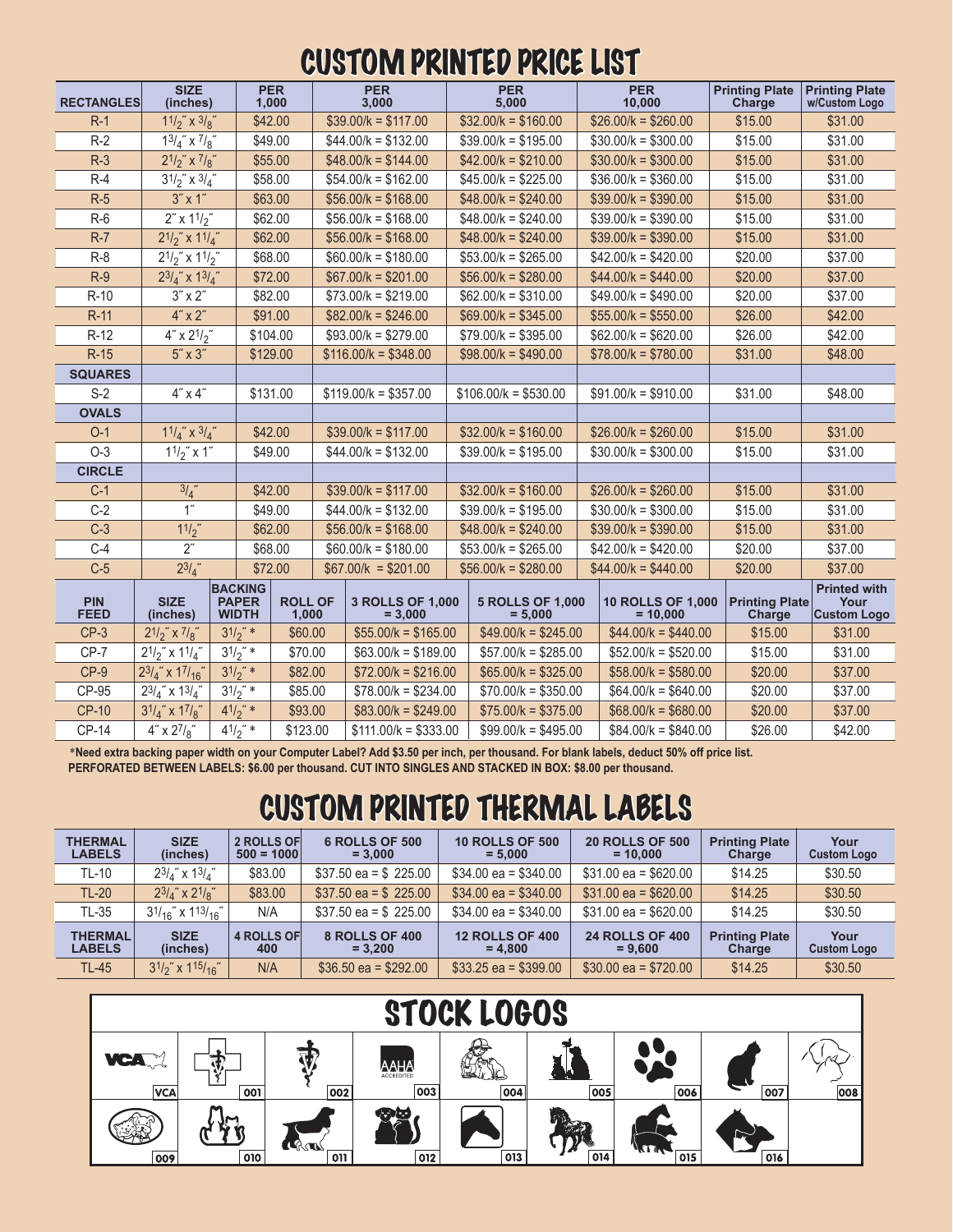